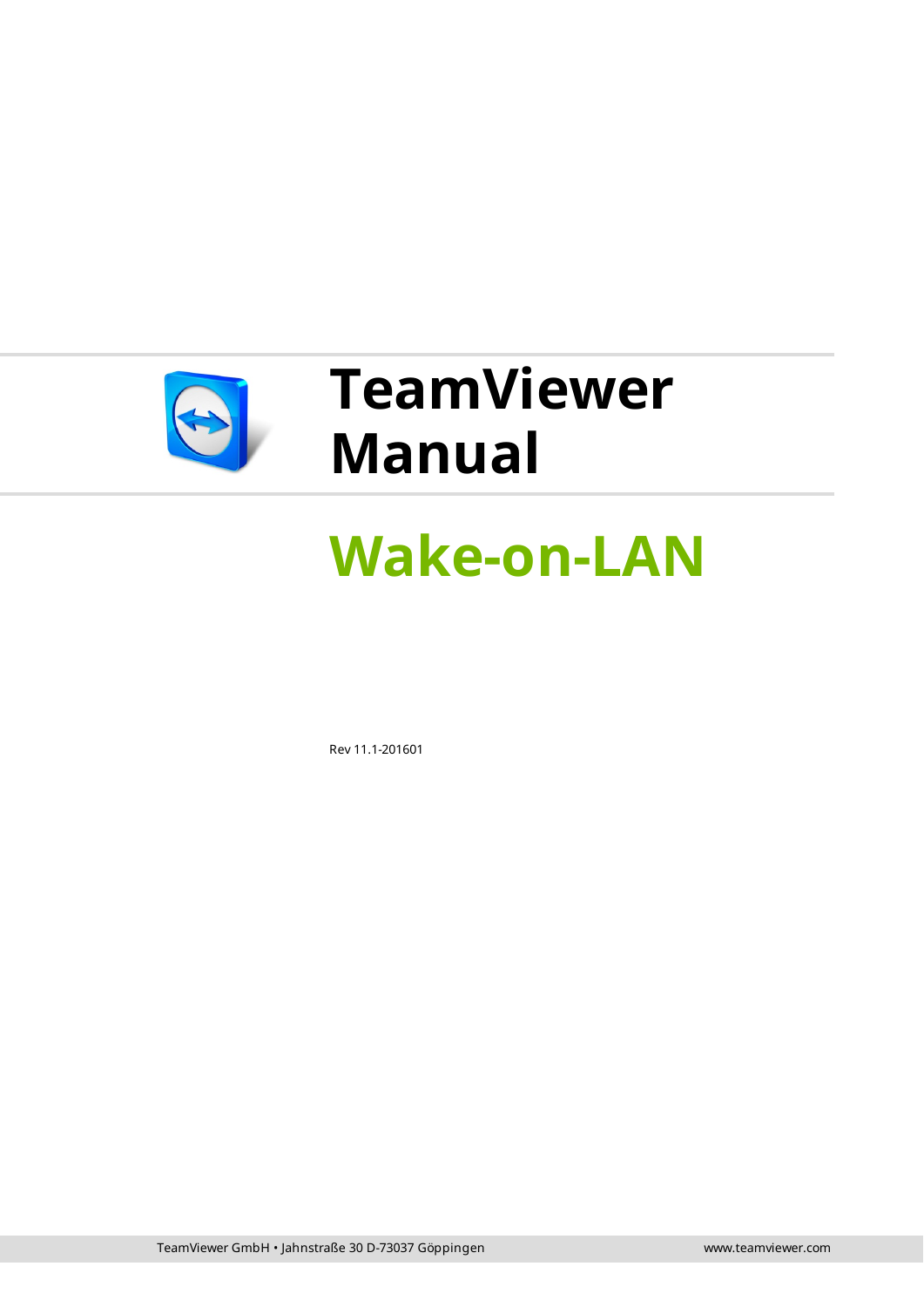# **Table of contents**

| $\mathbf 1$             |  |
|-------------------------|--|
| $\overline{2}$          |  |
| $\overline{\mathbf{3}}$ |  |
| 3.1                     |  |
| 3.2                     |  |
| 3.3                     |  |
| $\overline{\mathbf{4}}$ |  |
| 4.1                     |  |
| 5                       |  |
| 5.1                     |  |
| 5.2                     |  |
| 5.3                     |  |
| 6                       |  |
| $\overline{7}$          |  |
| 7.1                     |  |

 $\bigodot$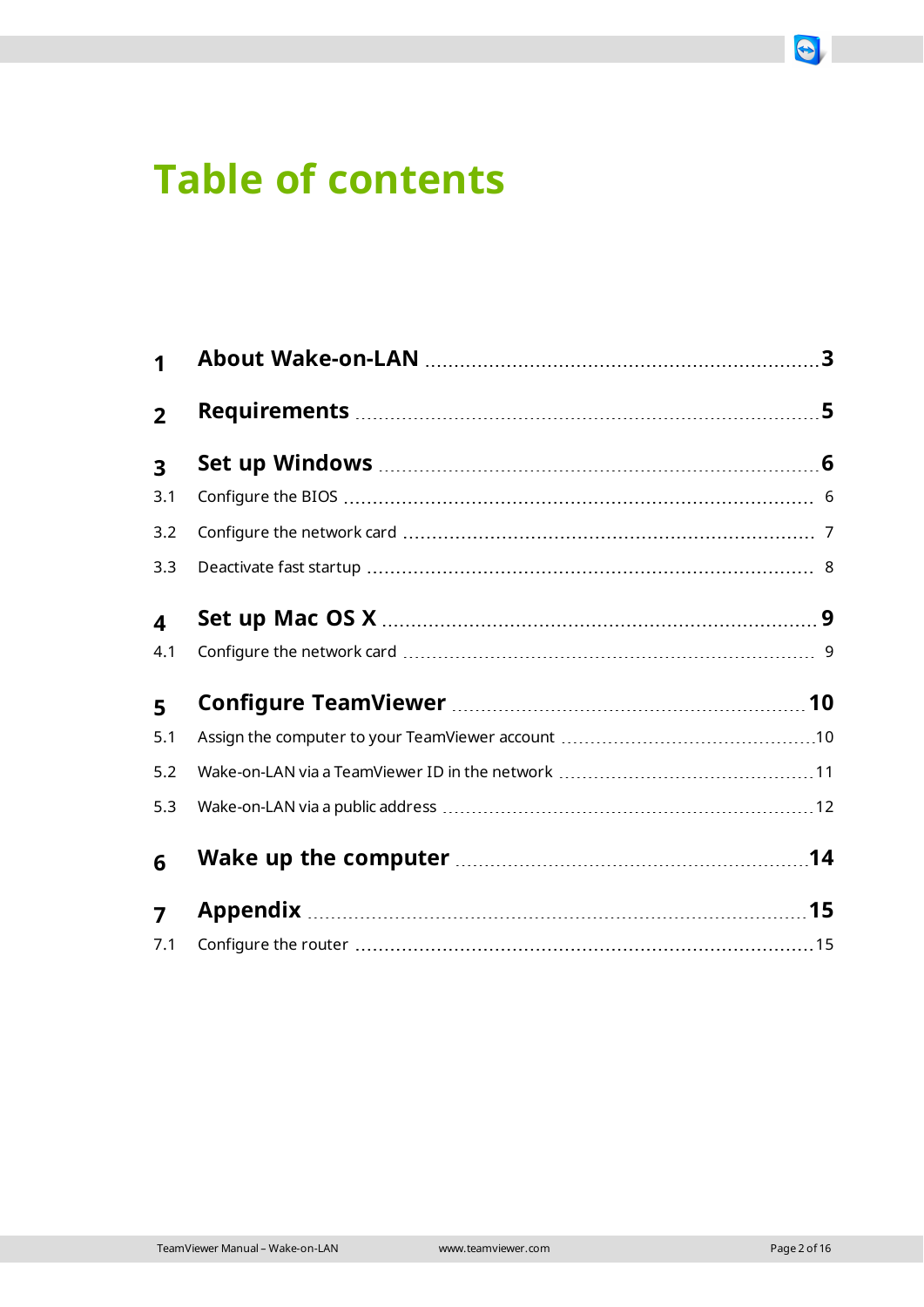

### <span id="page-2-0"></span>**1 About Wake-on-LAN**

You can turn on an offline computer with TeamViewer via Wake-on-LAN.

This way, you can control an offline computer remotely by waking it up before you establish a connection.

Wake-on-LAN can be used through two different methods:

<sup>l</sup> Wake up a computer via another computer within the same network (*see [Section 5.2](#page-10-0) , [page 11](#page-10-0)*).

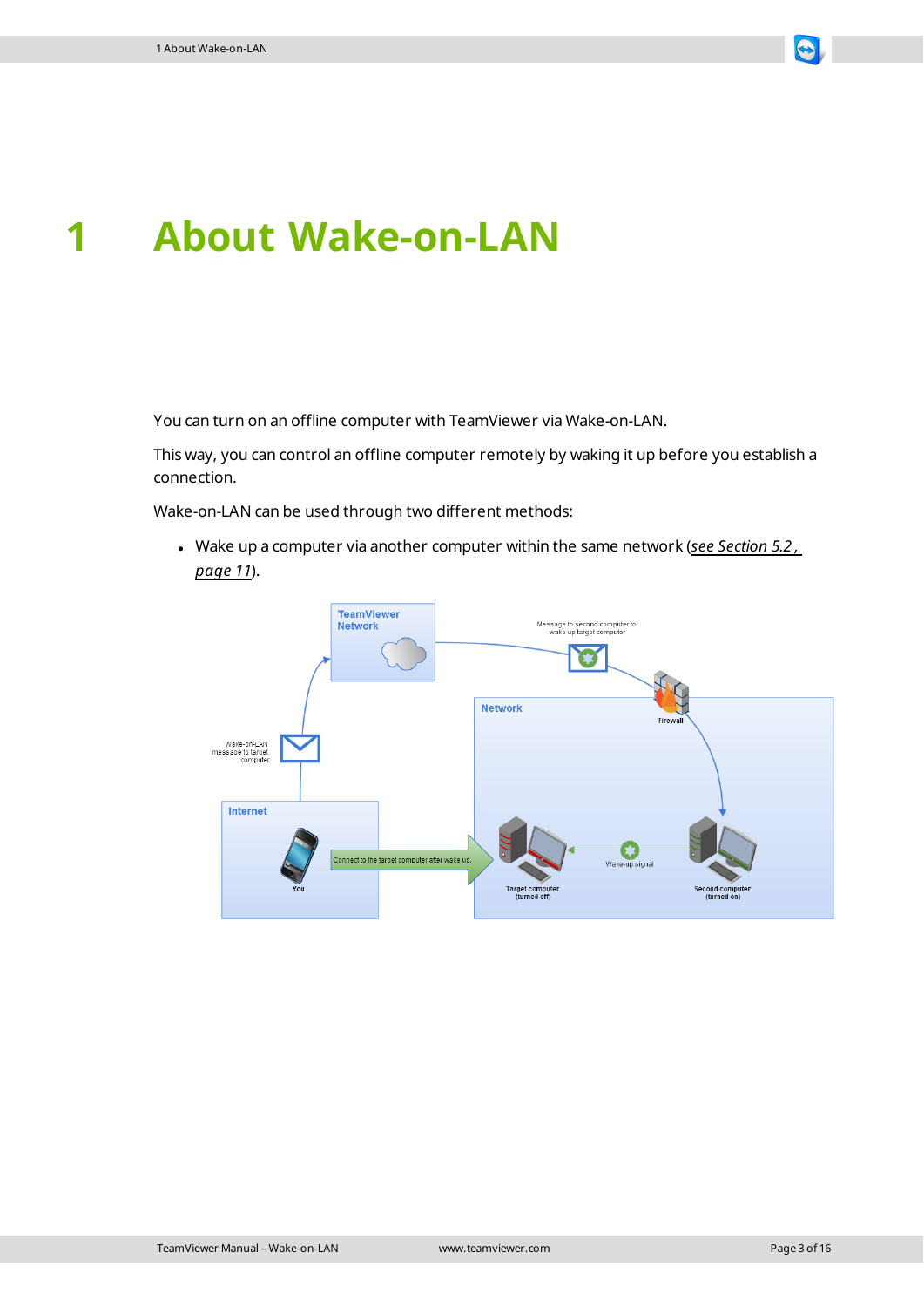<sup>l</sup> Wake up a computer via its public address (*see [Section 5.3](#page-11-0) , page 12*).



This manual describes the necessary requirements and steps to use TeamViewer Wake-on-LAN.

Unless stated otherwise, the functionalities described always refer to the TeamViewer full version for Microsoft Windows.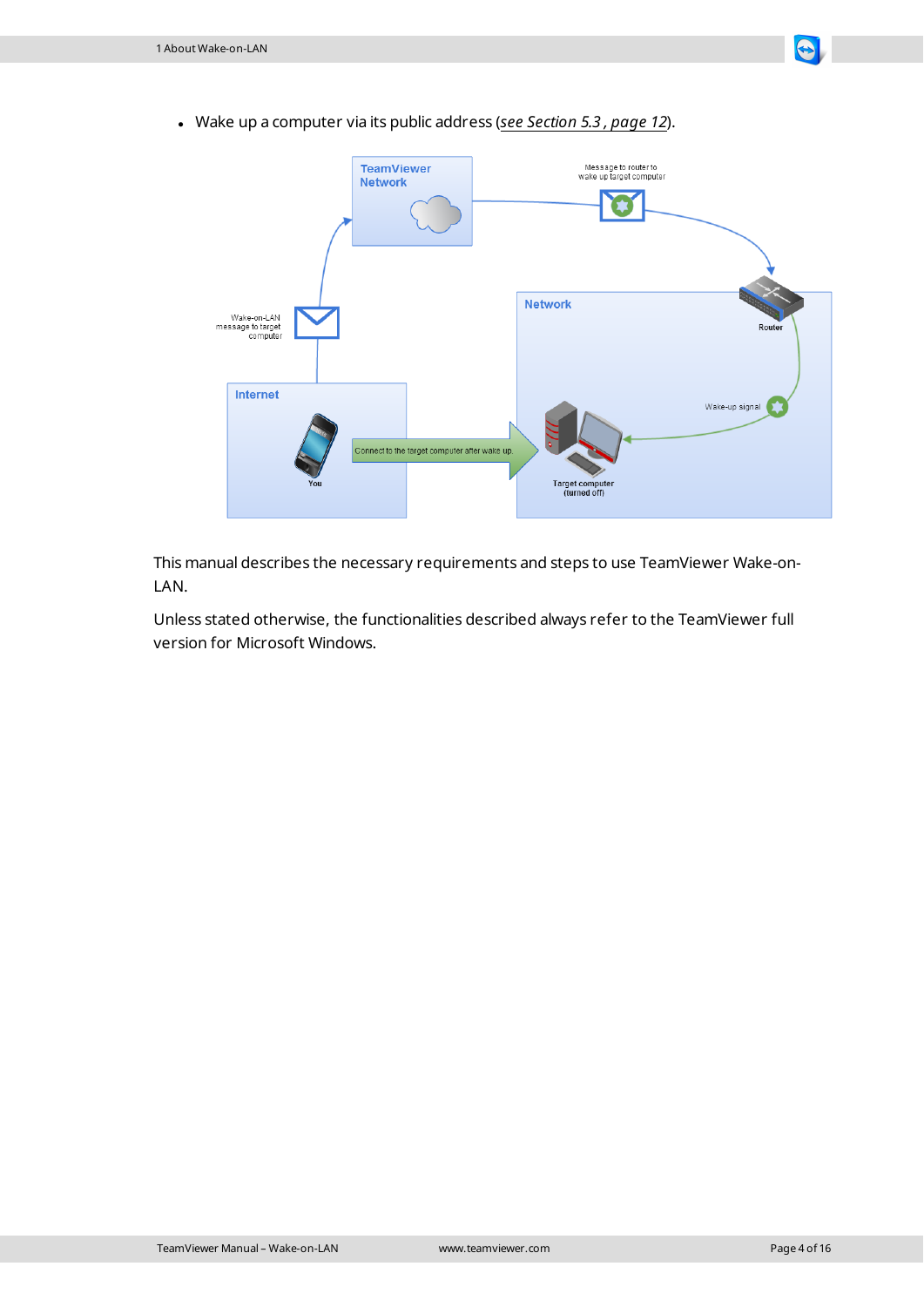

### <span id="page-4-0"></span>**2 Requirements**

In order to successfully wake up a computer by Wake-on-LAN, its hardware must meet several requirements.

The following checklist ensures that the computer is suitable for Wake-on-LAN:

- The computer is connected to a power source.
- The computer's network card supports Wake-on-LAN.
- The computer has an Internet connection.
- The computer is connected to the Internet via a network cable.
- The computer is in one of the following power states
	- <sup>l</sup> **Sleep**
		- $\bullet$  Start > Sleep
	- <sup>l</sup> **Hibernation**
		- $\bullet$  Start > Hibernation
	- <sup>l</sup> **Shut down (Soft off)**
		- Start > Shut down (not supported unter Mac OS X)



Supported power states.

If these requirements have been met, you can move on to configure your computer and the software in the next steps.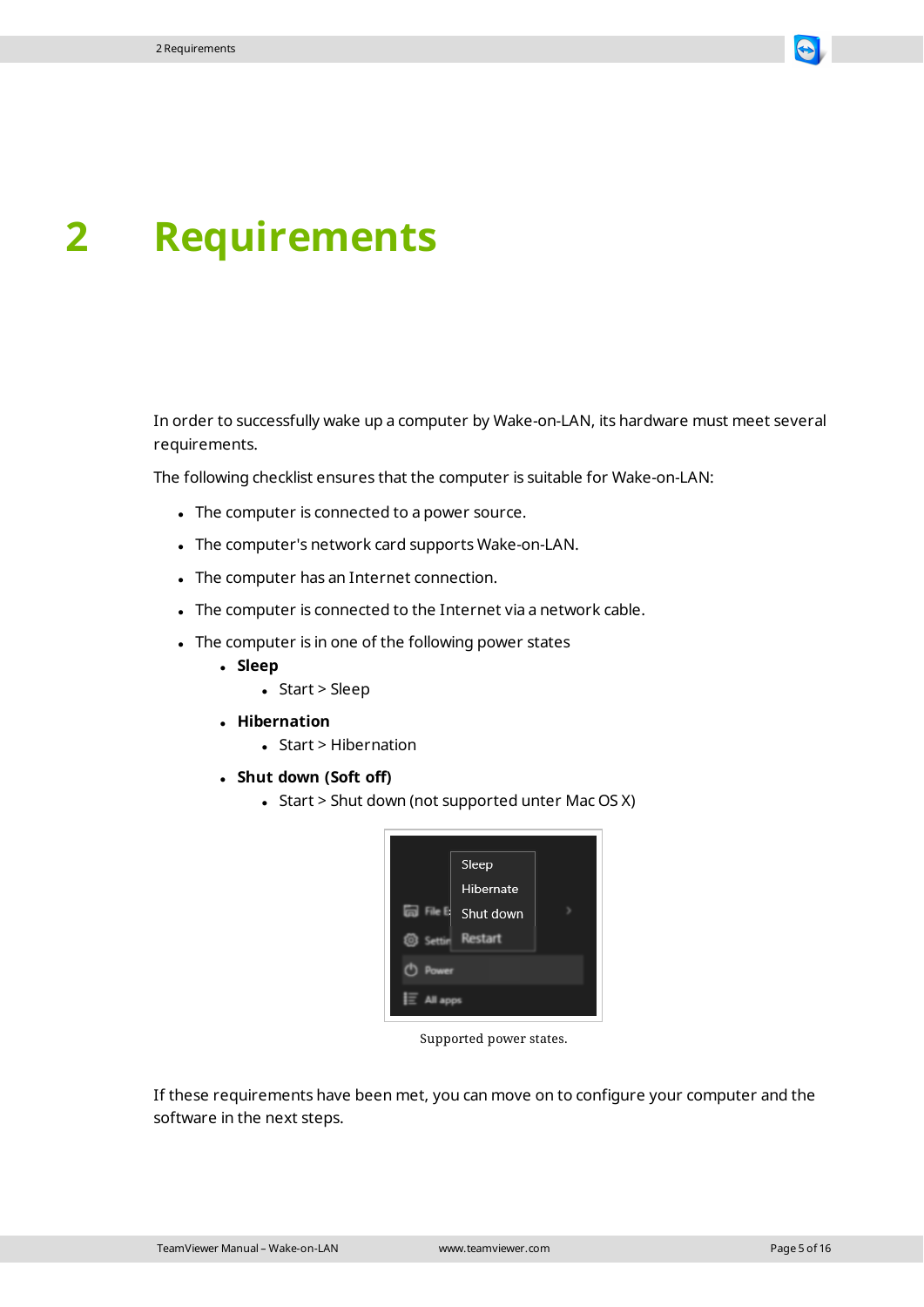

## <span id="page-5-0"></span>**3 Set up Windows**

<span id="page-5-1"></span>In order to wake up the computer, it must be appropriately set up. Several settings must be adjusted on the computer for this purpose and TeamViewer must be correctly configured.

### **3.1 Configure the BIOS**

**To activate Wake-on-LAN in the BIOS, follow these steps:**

- 1. Start the computer.
- 2. Press the F2 key (or the equivalent) to access the BIOS set-up.

 $\blacksquare$  The BIOS set-up will open.

- 3. Open the **Power** tab.
- 4. Activate the Wake-on-LAN option.
- 5. Save and exit the BIOS set-up.



Activating Wake-on-LAN in the BIOS.

**Note**: If there is no option to activate Wake-on-LAN in the BIOS, check the manual of the motherboard to make sure that it supports Wake-on-LAN.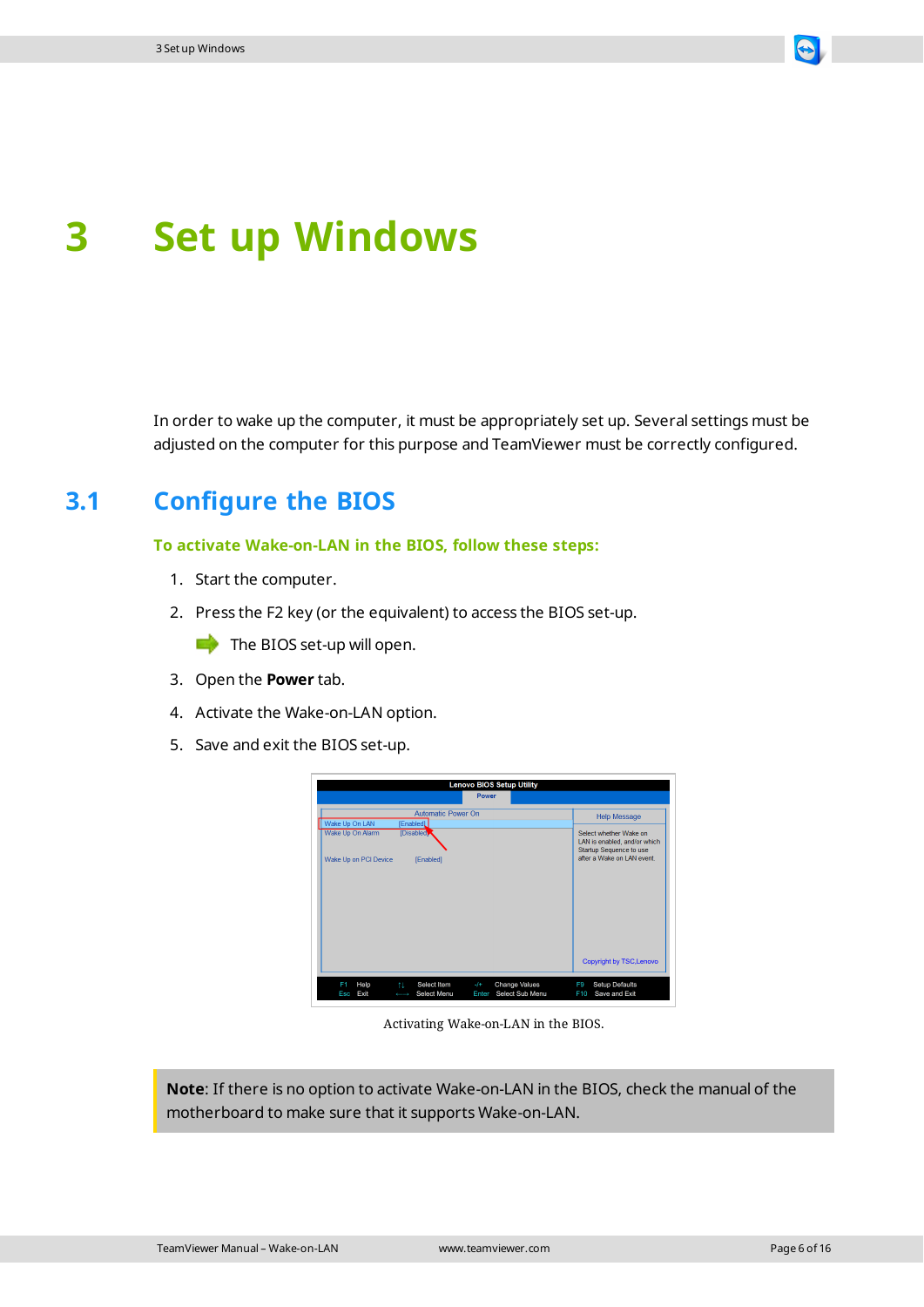

#### **3.2 Configure the network card**

<span id="page-6-0"></span>The computer's network card must be configured in such a way that it is supplied with power [at](http://www.teamviewer.com/) all times. It may be necessary to adjust the properties of the network card for this purpose.

**Note**: Administrative rights are required for this process.

**Note**: Configuration of the network card can vary depending on the type of network card and operating system version.

**To activate Wake-on-LAN for the network card under Windows, follow these steps:**

- 1. Start the computer.
- 2. Open the **Settings**.
- 3. Click **Devices**.
- 4. Under **Related settings**, click the **Device Manager** link.

**The Device Manager** window will open.

5. Under **Network adapters**, choose the **Properties** option in the context menu (right click) of the network card.

**The Properties of <network card>** dialog will open.

- 6. Open the **Power Management** tab.
- 7. Activate the **Allow this device to wake the computer** option.
- 8. The network card now supports Wake-on-LAN.



Activating Wake-on-LAN for the network card under Windows.

**Note**: If the option described in Step 7 is not activated, you must first activate the **Allow the computer to turn off the device to save power** option.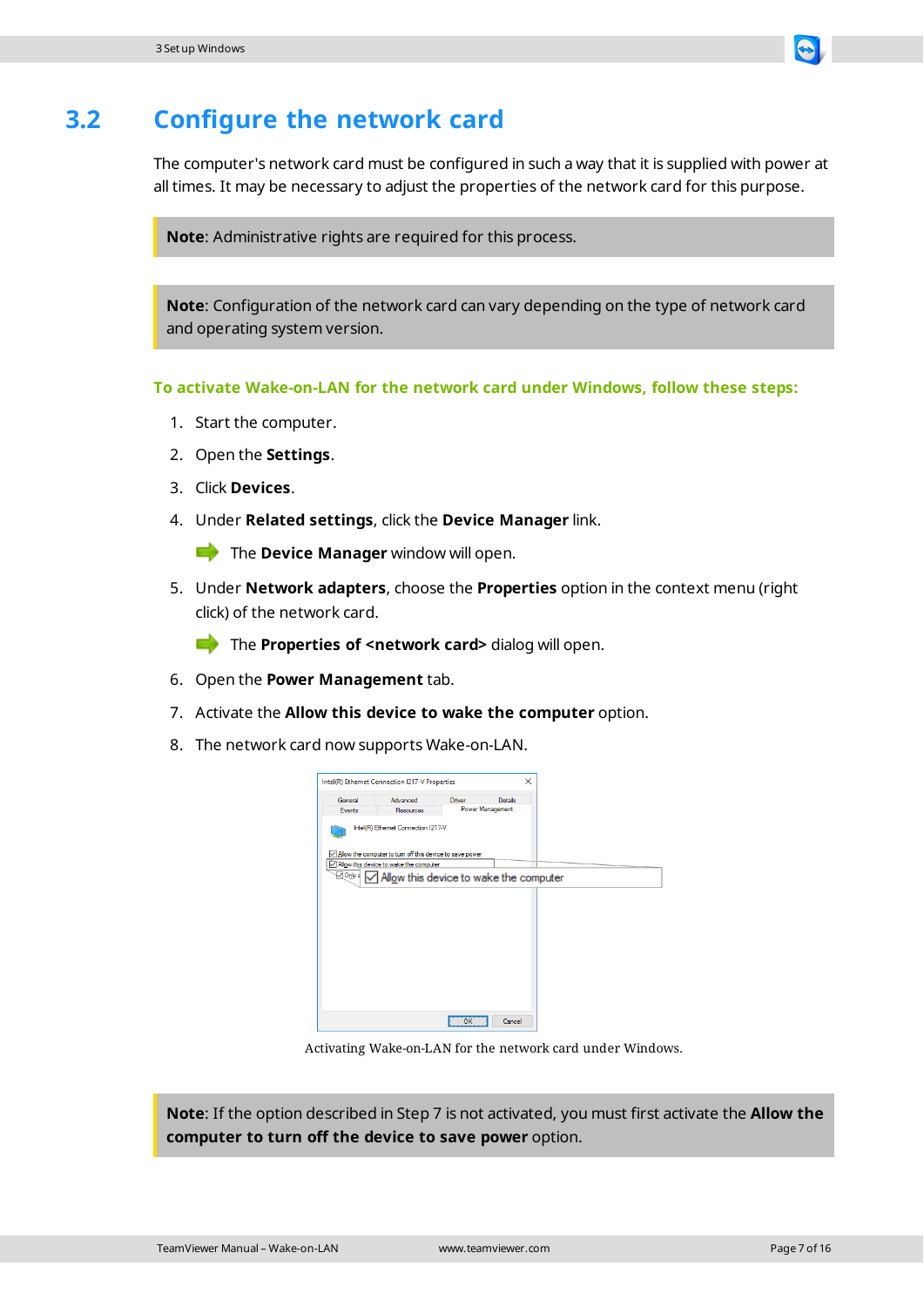

#### **3.3 Deactivate fast startup**

<span id="page-7-0"></span>Since Windows 8, the standard shutdown procedure puts the computer into a "hybrid shutdown" state. Because Windows does not support Wake-on-LAN for this state, it is advisable to deactivate the fast startup. Once fast startup has been deactivated, the computer is always [put](http://www.teamviewer.com/) into hibernation when shutdown.

**Note**: Administrative rights are required for this process.

**To deactivate the fast startup under Windows, follow these steps:**

- 1. Start the computer.
- 2. Open the **Control Panel**. The **Control Panel** window will open.
- 3. Click **System and Security**.
- 4. Under **Power Options**, click the **Change what power buttons do link**.
- 5. Click on the **Change settings that are currently unavailable** link.
- 6. Uncheck the **Turn on fast startup (recommended)** box.
- 7. Fast startup is now deactivated.

| System Settings |                                                                                                                                                                                                                       |                      | п<br>$\times$ |  |
|-----------------|-----------------------------------------------------------------------------------------------------------------------------------------------------------------------------------------------------------------------|----------------------|---------------|--|
|                 | > Control Panel > Hardware and Sound > Power Options > System Settings<br>$\sqrt{2}$                                                                                                                                  | Search Control Panel | ۹             |  |
|                 | Define power buttons and turn on password protection<br>Choose the power settings that you want for your computer. The changes you make to the settings on this                                                       |                      |               |  |
|                 | page apply to all of your power plans.<br>Power button settings                                                                                                                                                       |                      |               |  |
|                 | When I press the power button:<br>Shut down                                                                                                                                                                           |                      |               |  |
|                 | Password protection on wakeup                                                                                                                                                                                         |                      |               |  |
|                 | (a) Require a password (recommended)<br>When your computer wakes from sleep, no one can access your data without entering the correct<br>password to unlock the computer. Create or change your user account password |                      |               |  |
|                 | ◯ Don't require a password<br>When your computer wakes from sleep, anyone can access your data because the computer isn't<br>locked.                                                                                  |                      |               |  |
|                 | Shutdown settings                                                                                                                                                                                                     |                      |               |  |
|                 | Turn on fast startup (recommended)                                                                                                                                                                                    |                      |               |  |
|                 | This helps start your PC faster after shutdown. Restart isn't affected. Learn More<br>⊠ Sleep                                                                                                                         |                      |               |  |
|                 | Show in Power a<br>This helps start your PC faster after shutdown. Restart isn't affected. Learn More<br><b>Hibernate</b><br>Show.in Power r                                                                          |                      |               |  |
|                 | <b>Sleep</b><br>✓<br><b>D</b> Lock<br>Show in account<br>Show in Dower menu                                                                                                                                           |                      |               |  |
|                 |                                                                                                                                                                                                                       |                      |               |  |
|                 |                                                                                                                                                                                                                       |                      |               |  |
|                 |                                                                                                                                                                                                                       |                      |               |  |
|                 | Save changes<br>Cancel                                                                                                                                                                                                |                      |               |  |

Deactivating fast startup under Windows.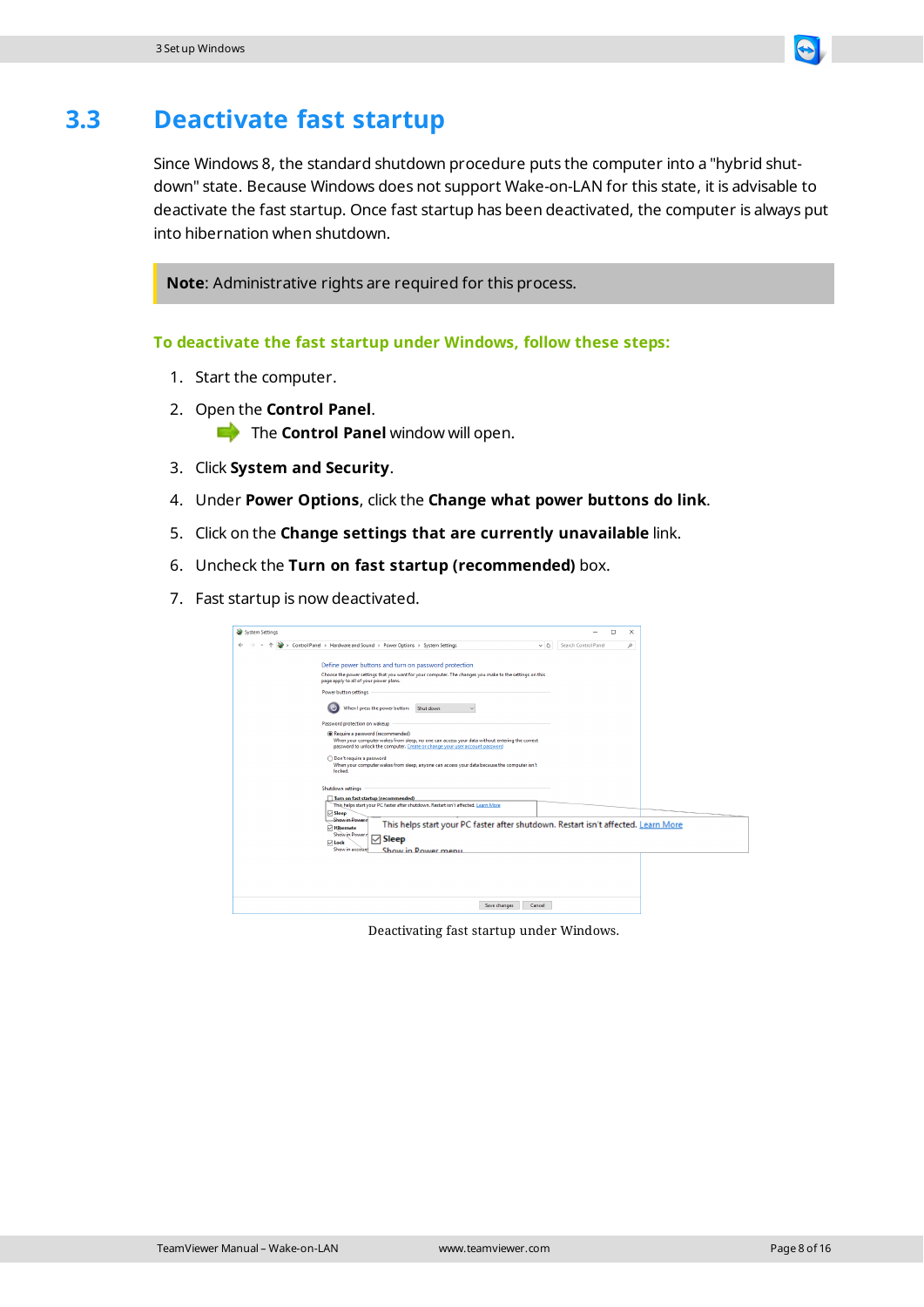

### <span id="page-8-0"></span>**4 Set up Mac OS X**

<span id="page-8-1"></span>The computer's network card must be configured in such a way that it is supplied with power at all times. It may be necessary to adjust the properties of the network card for this purpose.

#### **4.1 Configure the network card**

**To activate Wake-on-LAN for the network card under Mac OS X, follow these steps:**

- 1. Start the Mac.
- 2. Open the **System Settings. The System Settings** window will open.
- 3. Click **Save Energy**.
- 4. Click the **Power Supply** tab.
- 5. Activate the **Wake for Wi-Fi network access** option.
- 6. The network card now supports Wake-on-LAN.

|                                                                                                                                                                                                                             |                              | Battery |                                                             | <b>Power Adapter</b> | Your computer will automatically switch between graphics modes for better battery life. |  |                                          |                               |
|-----------------------------------------------------------------------------------------------------------------------------------------------------------------------------------------------------------------------------|------------------------------|---------|-------------------------------------------------------------|----------------------|-----------------------------------------------------------------------------------------|--|------------------------------------------|-------------------------------|
| Computer sleep:                                                                                                                                                                                                             | <b>CONTRACTOR</b><br>$1$ min | 15 min  |                                                             | <b>Contractor</b>    | 1 <sub>hr</sub>                                                                         |  | the contract of the contract of the con- | 3 hrs Never                   |
| Display sleep:                                                                                                                                                                                                              | <b>Contract</b><br>$1$ min   | 15 min  |                                                             |                      | <b>COLLECTION</b><br>$\sim$<br>1 hr                                                     |  | the contract of the contract of          | $\mathbb{R}^2$<br>3 hrs Never |
| Wake for Wi-Fi network access<br>Enable Power Nap while plugged into a power adapter<br>While sleeping, your Mac can back up using Time Machine and periodically check for new email.<br>calendar, and other iCloud updates |                              |         |                                                             |                      |                                                                                         |  |                                          |                               |
|                                                                                                                                                                                                                             |                              |         | Current battery charge: 92 % Estimated time remaining: 4:56 |                      |                                                                                         |  | <b>Restore Defaults</b>                  |                               |

Activating Wake-on-LAN for the network card under Mac OS X.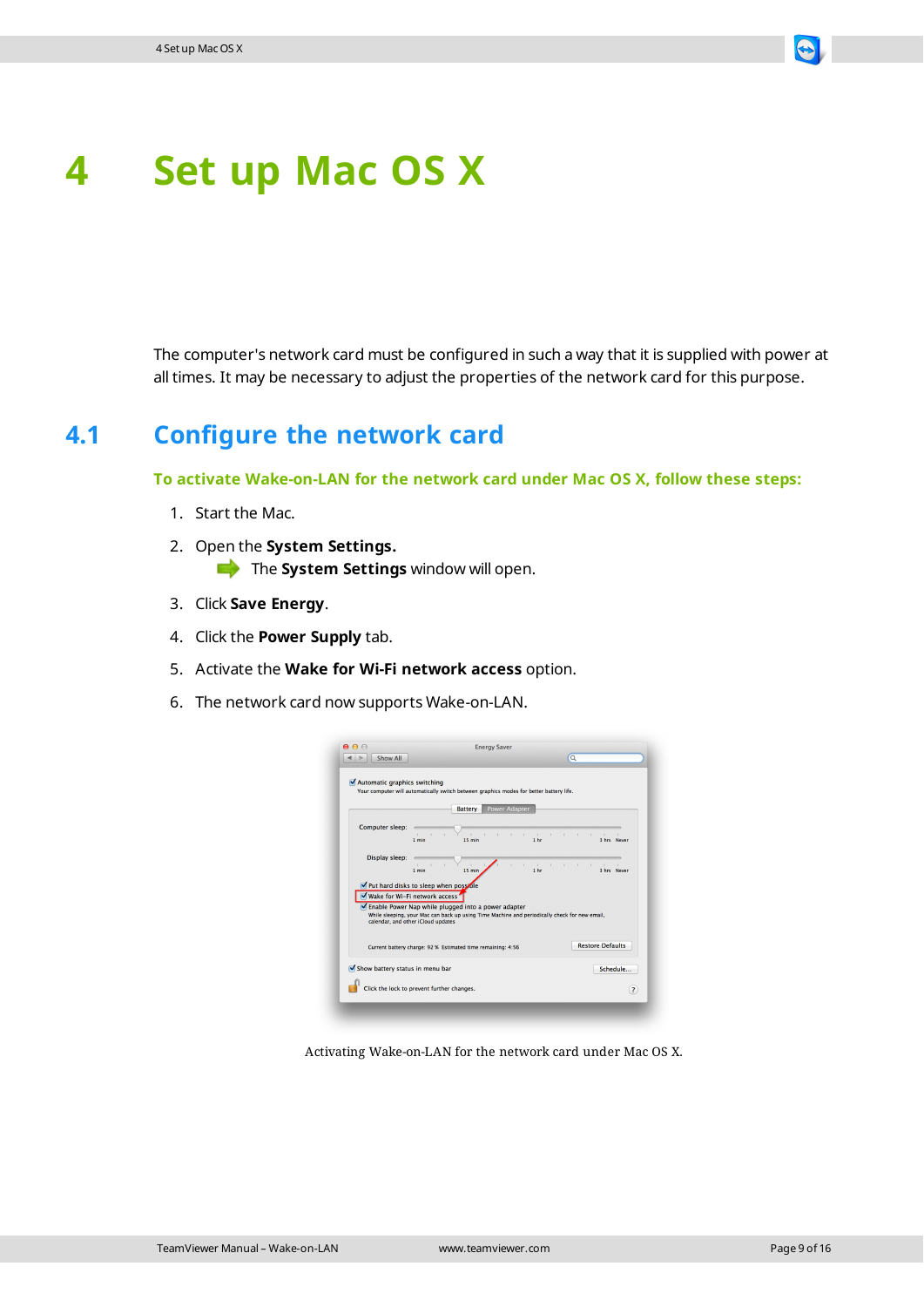<span id="page-9-0"></span>

In order to wake up a computer, TeamViewer must be configured once on this device. During this process, you can either configure TeamViewer so that the computer can be wakened **via its public address** or **via computers within the network**.

The following checklist ensures that TeamViewer is configured on the computer for Wake-on-LAN:

- TeamViewer must be installed.
- The computer must be assigned to your TeamViewer account.
- TeamViewer Wake-on-LAN must be activated.
- For Wake-on-LAN via the network, the TeamViewer ID of a computer via which the computer is to be wakened must be entered in the TeamViewer Wake-on-LAN options.
- <span id="page-9-1"></span>• For Wake-on-LAN via a public address, the public address of the computer must be entered in the TeamViewer Wake-on-LAN options.

#### **5.1 Assign the computer to your TeamViewer account**

In order to guarantee that the computer cannot be wakened by an unauthorized person, it must be ensured that the computer really belongs to you. You must therefore assign the computer to your TeamViewer account. Only the TeamViewer account linked with the computer can wake it up.

**Note**: If the computer (that is to be wakened) is in a shared group, all TeamViewer accounts with which the group is shared can wake up this computer.

#### **To assign the computer to your TeamViewer account, follow these steps:**

- 1. Start TeamViewer on the computer.
- 2. In the main menu, click **Extras | Options**.

**The TeamViewer settings** dialog box will open.

- 3. Select the category **General**.
- 4. Under **Account assignment**, click the **Assign to account…** button. The **Assign to account** dialog box will open.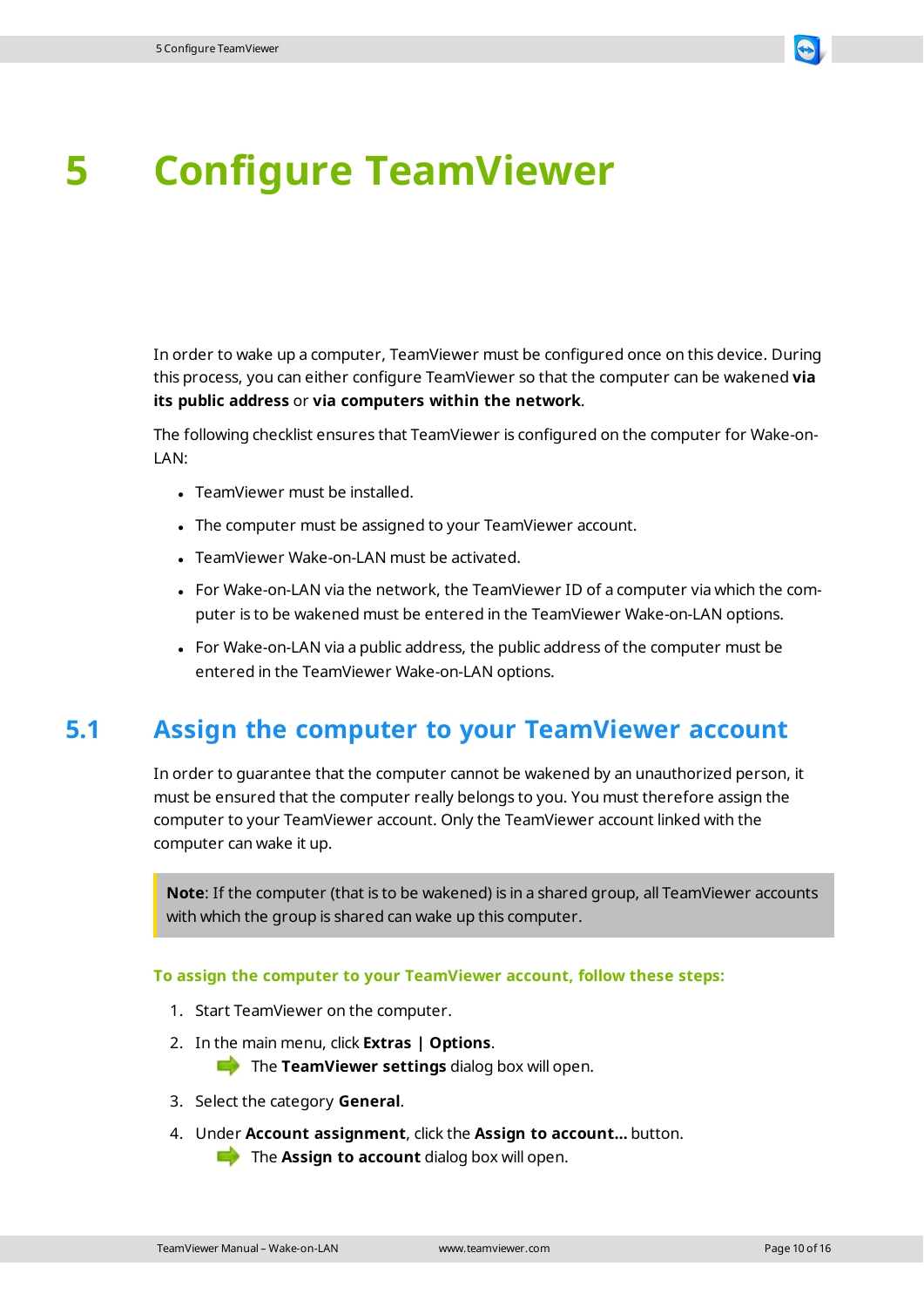

- 5. Enter the email address of your TeamViewer account in the **E-mail** text field.
- 6. Enter the password of your TeamViewer account in the **Password** text field.
- 7. Click the **Assign** button.
- 8. You have assigned the computer to your TeamViewer account.

| <b>D</b> TeamViewer options     |                                                      |                                                                                      |
|---------------------------------|------------------------------------------------------|--------------------------------------------------------------------------------------|
| General                         | <b>Most popular options</b>                          |                                                                                      |
| Security                        | Hover your mouse over options to get additional info |                                                                                      |
| Remote control                  | <b>Important options for working with TeamViewer</b> |                                                                                      |
| Meeting                         | Your display name                                    |                                                                                      |
| <b>Computers &amp; Contacts</b> | Start TeamViewer with Windows                        |                                                                                      |
| Audio conferencing              | <b>Network settings</b>                              |                                                                                      |
| Video                           | Proxy settings                                       | Configure                                                                            |
| <b>Custom invitation</b>        | Wake-on-LAN                                          | Configure                                                                            |
| Advanced                        | <b>Incoming LAN connections</b>                      | deactivated                                                                          |
|                                 | <b>Account assignment</b>                            |                                                                                      |
|                                 | and monitored by the account at any time.            | By assigning this device to a TeamViewer account, the device can be remotely managed |
|                                 | No assignment yet.                                   | Assign to account                                                                    |
|                                 |                                                      | Assign to account                                                                    |
|                                 |                                                      | Cancel<br>$\alpha$                                                                   |

Assign the computer to your TeamViewer account

### **5.2 Wake-on-LAN via a TeamViewer ID in the network**

<span id="page-10-0"></span>If the computer does not have a public address, you can also wake it up using another computer in its network. The other computer must be turned on and TeamViewer must be installed and configured for starting with Windows.

If this is the case, you can activate Wake-on-LAN via the network in the TeamViewer options. Afterwards, enter the TeamViewer ID of the computer via which you intend to wake up the computer. The signal to wake up is then sent from your computer to the computer that is to be wakened via the defined computer.

#### **To activate TeamViewer Wake-on-LAN via a TeamViewer ID, follow these steps:**

- 1. Start TeamViewer on the computer.
- 2. In the main menu, click **Extras | Options**.

**The TeamViewer settings** dialog box will open.

- 3. Select the category **General**.
- 4. Under **Network settings | Wake-on-LAN**, click the **Configure…** button. The **Wake-on-LAN** dialog will open.
- 5. Click the **TeamViewer IDs within your network** option button.
- 6. In the **TeamViewer ID** field, enter the **TeamViewer ID** in your network via which the signal to wake up is to be sent and then click the **Add…** button.
- 7. Click the **OK** button.
- 8. The computer can now be wakened via the saved TeamViewer ID.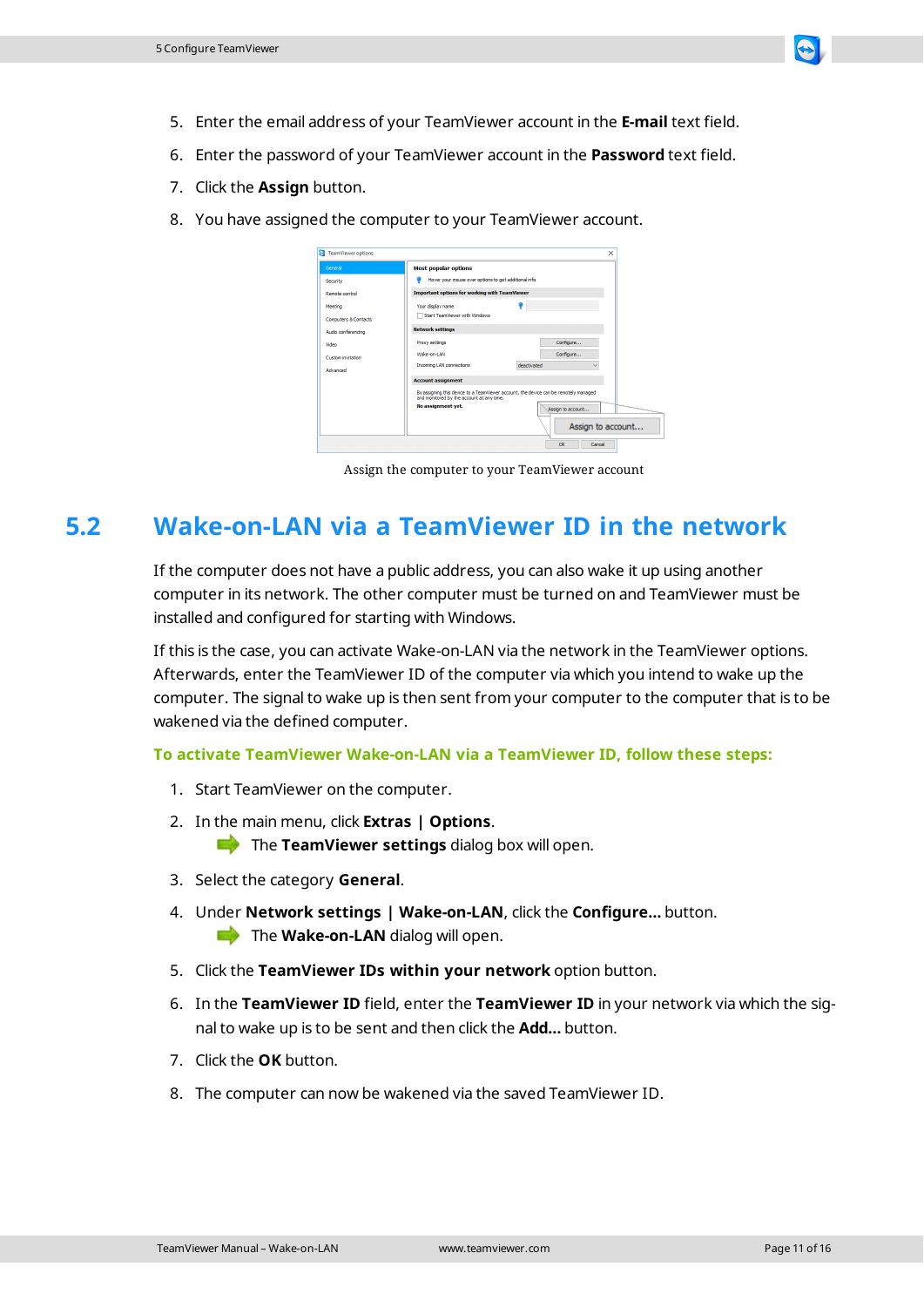

| Wake-on-LAN                                                                                                                                                | X                                                        |  |  |  |  |  |
|------------------------------------------------------------------------------------------------------------------------------------------------------------|----------------------------------------------------------|--|--|--|--|--|
| Select whether this computer can be woken up using Wake-on-LAN.<br>Note: Make sure, you have configured TeamViewer and the involved<br>computers properly. |                                                          |  |  |  |  |  |
| Click here for further information.                                                                                                                        |                                                          |  |  |  |  |  |
| No Wake-on-LAN                                                                                                                                             |                                                          |  |  |  |  |  |
| O Other TeamViewer within your local network                                                                                                               |                                                          |  |  |  |  |  |
| <b>Team\</b><br>$9876 - 126$                                                                                                                               | Other TeamViewer within your local network<br><b>AUU</b> |  |  |  |  |  |
| IDs within your local network<br>123456789                                                                                                                 |                                                          |  |  |  |  |  |
|                                                                                                                                                            | Remove                                                   |  |  |  |  |  |
| Public address                                                                                                                                             |                                                          |  |  |  |  |  |
| <b>Address</b>                                                                                                                                             | Port                                                     |  |  |  |  |  |
| mypc.dyndnsexample.org                                                                                                                                     | 9                                                        |  |  |  |  |  |
|                                                                                                                                                            |                                                          |  |  |  |  |  |
| OK                                                                                                                                                         | Cancel                                                   |  |  |  |  |  |

Activate Wake-on-LAN using TeamViewer IDs.

### **5.3 Wake-on-LAN via a public address**

<span id="page-11-0"></span>If you want to wake up the computer with the help of its public address, your computer must be clearly identifiable on the Internet at all times.

This is the case either if you have a fixed, static IP address through your Internet provider or your computer is reachable, e.g. with the help of a dynamic DNS provider (see *[http://en.wiki](http://en.wikipedia.org/wiki/Dynamic_DNS)[pedia.org/wiki/Dynamic\\_DNS](http://en.wikipedia.org/wiki/Dynamic_DNS)*). If these conditions are met, you can activate Wake-on-LAN via a public address in the TeamViewer options.

**To activate TeamViewer Wake-on-LAN via a public address, follow these steps:**

- 1. Start TeamViewer on the computer.
- 2. In the main menu, click **Extras | Options**. **The TeamViewer settings** dialog box will open.
- 3. Select the category **General**.
- 4. Under **Network settings | Wake-on-LAN**, click the **Configure…** button. The **Wake-on-LAN** dialog will open.
- 5. Click the **Public address** option button.
- 6. In the **Address** field, enter the fixed IP address or DNS name of the computer.
- 7. In the **Port** field, enter the UDP port via which the computer can be reached (*[see](#page-14-1) [Section 7.1](#page-14-1) , page 15*).
- 8. Click the **OK** button.
- 9. The computer can now be wakened via its public address and TeamViewer.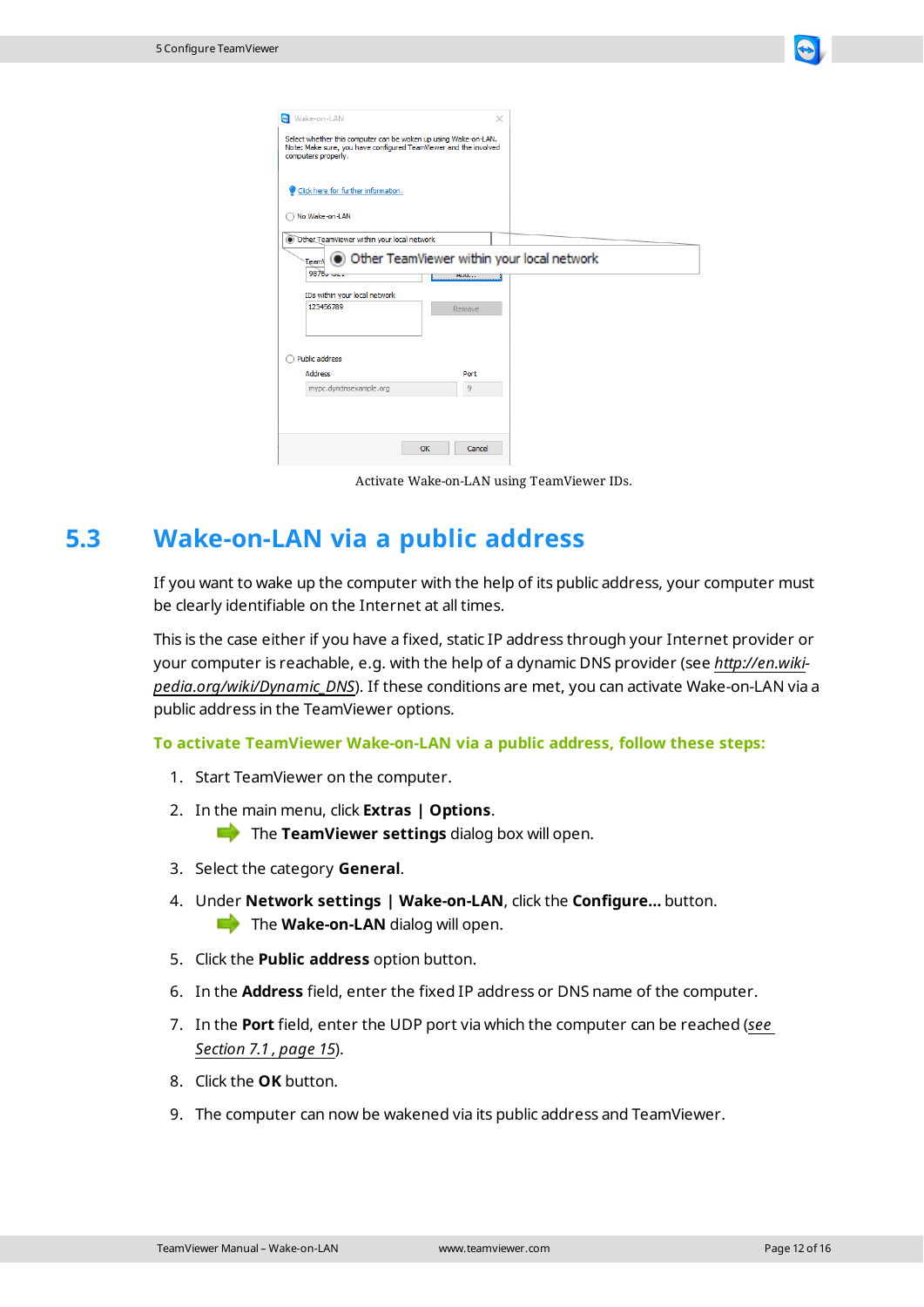

|                                                                                                                                                            | Wake-on-LAN                                | ×      |  |  |  |  |  |
|------------------------------------------------------------------------------------------------------------------------------------------------------------|--------------------------------------------|--------|--|--|--|--|--|
| Select whether this computer can be woken up using Wake-on-LAN.<br>Note: Make sure, you have configured TeamViewer and the involved<br>computers properly. |                                            |        |  |  |  |  |  |
|                                                                                                                                                            | Click here for further information.        |        |  |  |  |  |  |
|                                                                                                                                                            | No Wake-on-LAN                             |        |  |  |  |  |  |
|                                                                                                                                                            | Other TeamViewer within your local network |        |  |  |  |  |  |
|                                                                                                                                                            | <b>TeamViewer ID</b>                       |        |  |  |  |  |  |
|                                                                                                                                                            | 987654321                                  | Add    |  |  |  |  |  |
|                                                                                                                                                            | IDs within your local network              |        |  |  |  |  |  |
|                                                                                                                                                            | 123456789                                  | Remove |  |  |  |  |  |
|                                                                                                                                                            |                                            |        |  |  |  |  |  |
|                                                                                                                                                            | I Public address                           |        |  |  |  |  |  |
|                                                                                                                                                            | le Public address                          | Port   |  |  |  |  |  |
|                                                                                                                                                            | mypc.aynansexample.org                     | 9      |  |  |  |  |  |
|                                                                                                                                                            |                                            |        |  |  |  |  |  |
|                                                                                                                                                            |                                            |        |  |  |  |  |  |
|                                                                                                                                                            |                                            |        |  |  |  |  |  |
|                                                                                                                                                            | OK                                         | Cancel |  |  |  |  |  |

Activating Wake-on-LAN using a public address.

Í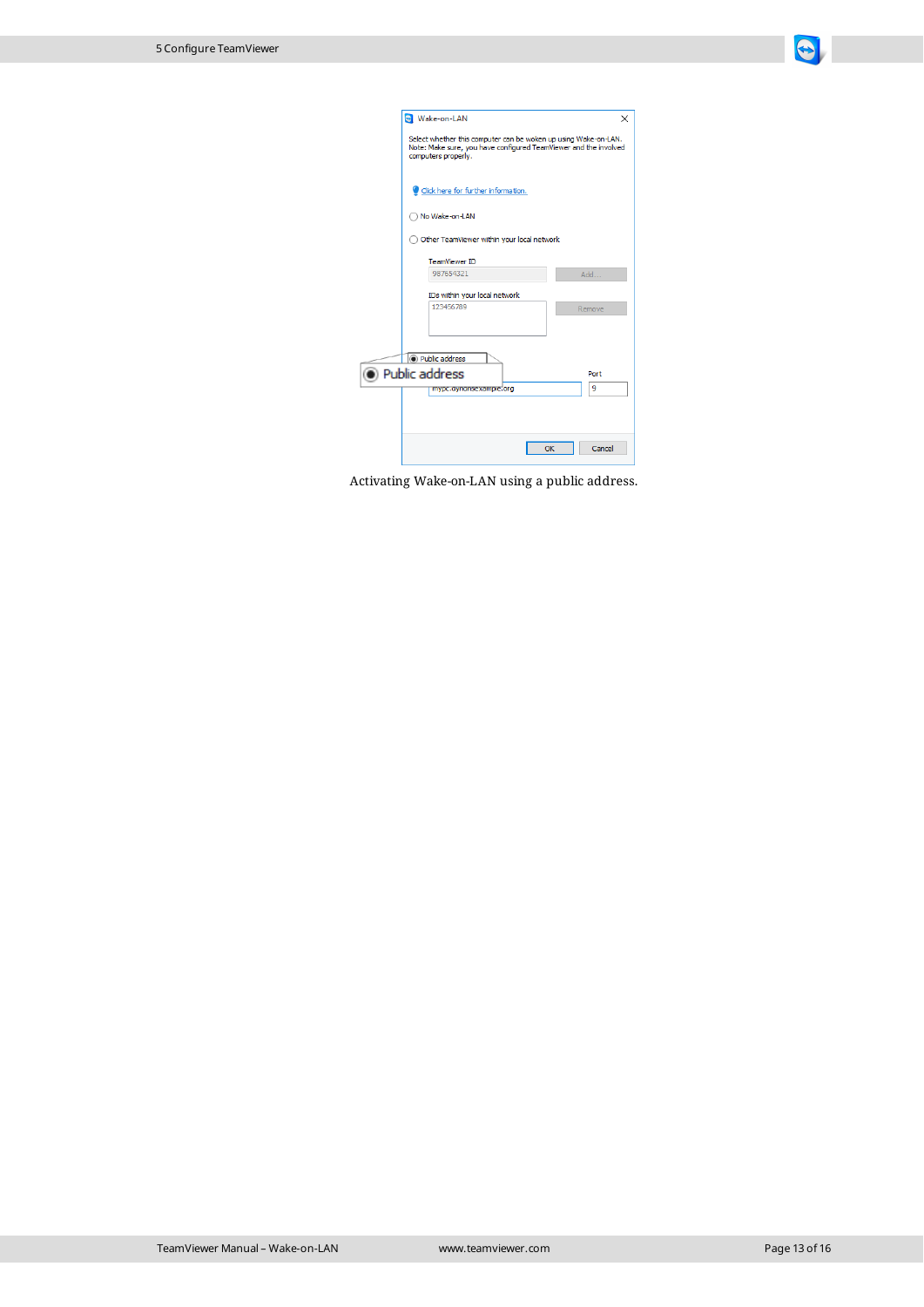

# <span id="page-13-0"></span>**6 Wake up the computer**

If the computer meets the requirements described in *[Section 1,](#page-2-0) page 3* and is set up as described in *[Section 3,](#page-5-0) page 6* or *[Section 4,](#page-8-0) page 9* and *[Section 5,](#page-9-0) page 10*, you can wake it up with another device.

**Caution**: Testing the function prior to usage is expressly recommended. This will prevent problems in case of an emergency.

**Note**: To wake up a computer, you can use TeamViewer for Windows, Mac OS X, iOS, Android, Windows Phone and the TeamViewer Management Console.

#### **To wake up a computer, follow these steps:**

- 1. Start a device with an existing Internet connection.
- 2. Open TeamViewer.
- 3. Log in to your Computers & Contacts list with your TeamViewer account. The device to be wakened must be linked to the TeamViewer account (*see [Section 5](#page-9-0) , page 10*).
- 4. Select the offline computer that you want to wake up from the Computers & Contacts list.
- 5. In the context menu (right click), click the **Wake up** button.
- 6. The computer is wakened and appears as online in your Computers & Contacts list.

| Workstation - John<br>Offline (1 day) |         |
|---------------------------------------|---------|
| Remote control<br>using password      |         |
| e<br>后                                | Nake up |

Wake up the computer.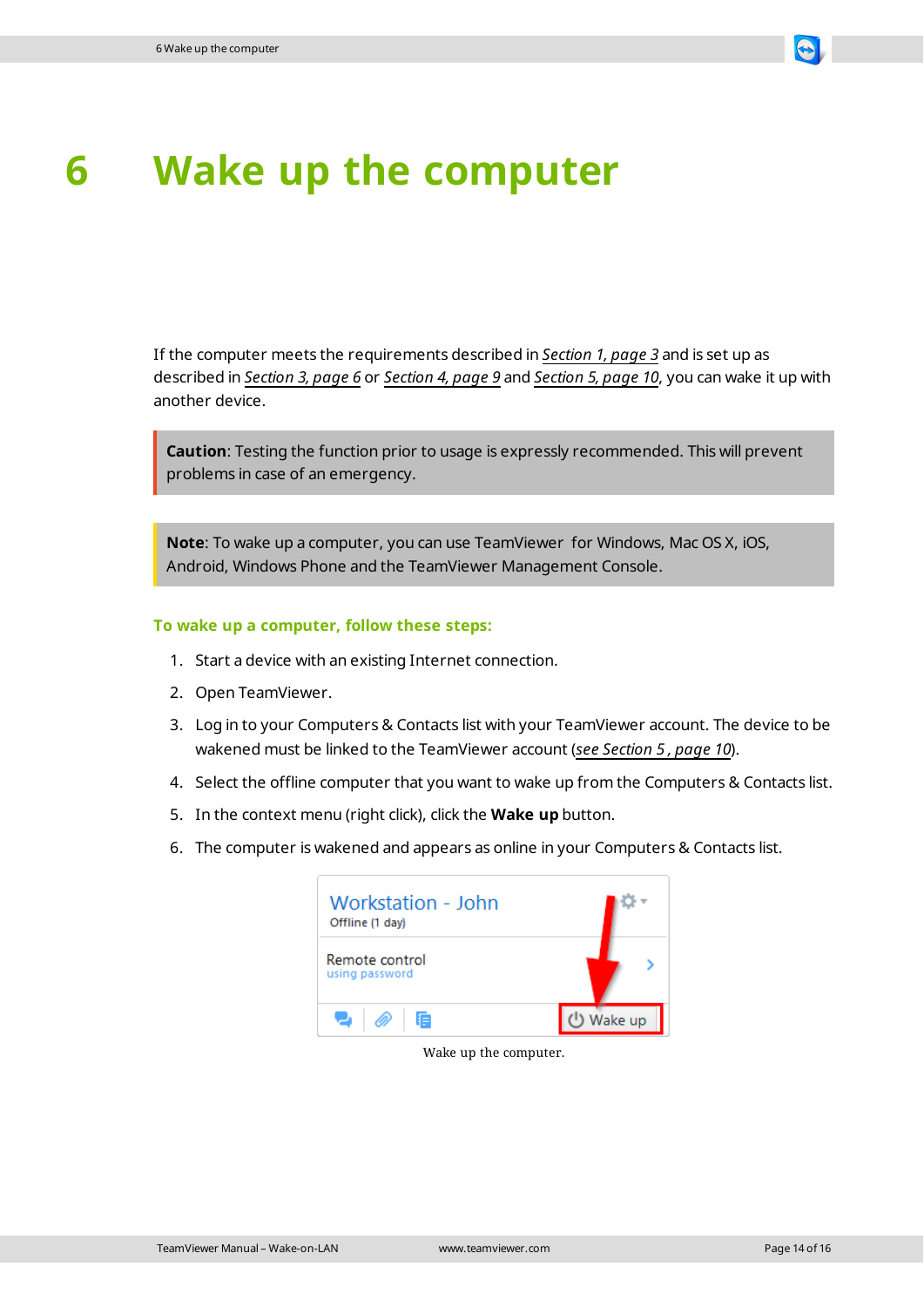<span id="page-14-0"></span>

#### **7.1 Configure the router**

<span id="page-14-1"></span>The router only needs to be configured if you have chosen the **Public address** option. If you have chosen the option **TeamViewer IDs within your network**, you can skip this section.

Configuring the router depends on the device used and the firmware installed on it. Not all types of devices support the necessary configuration.

Support of Wake-on-LAN via a router's public address requires port forwarding to be set up. Depending on the router used, only some of the following alternative configuration possibilities may be supported.

**Note**: In order to configure the router, please refer to the manufacturer's manual if necessary.

#### **7.1.1 Set up port forwarding to the broadcast address of the local network**

In order to be able to wake up all computers in the local network, set up port forwarding as described in the router manual from an incoming UDP port (e.g. 9) to the broadcast address of the local network (this often ends in ".255"). This configuration makes it possible to wake up all computers in the router's local network that have been configured according to the directions mentioned above.

*Example: If the local network is configured with 192.168.1.0 and the subnet mask 255.255.255.0, then port forwarding must be configured from UDP port 9 to 192.168.1.255:9. Sometimes routers do not allow a broadcast address ending in ".255" as the port forwarding destination. This problem can sometimes be avoided by selecting a smaller subnet mask for the local network (e.g. 255.255.255.128), thus the broadcast address ends with ".127".*

#### **7.1.2 Set up port forwarding to a certain computer**

In order to be able to wake up a certain computer in the local network, set up port forwarding as described in the router manual from an incoming UDP port (e.g. 9) to the local IP address of the computer to be wakened. It must also be ensured that your router can address the appropriate computer, even when this computer is turned off. In order to do so, a static ARP entry must be saved on the router (see instructions for the router) showing the IP address of the